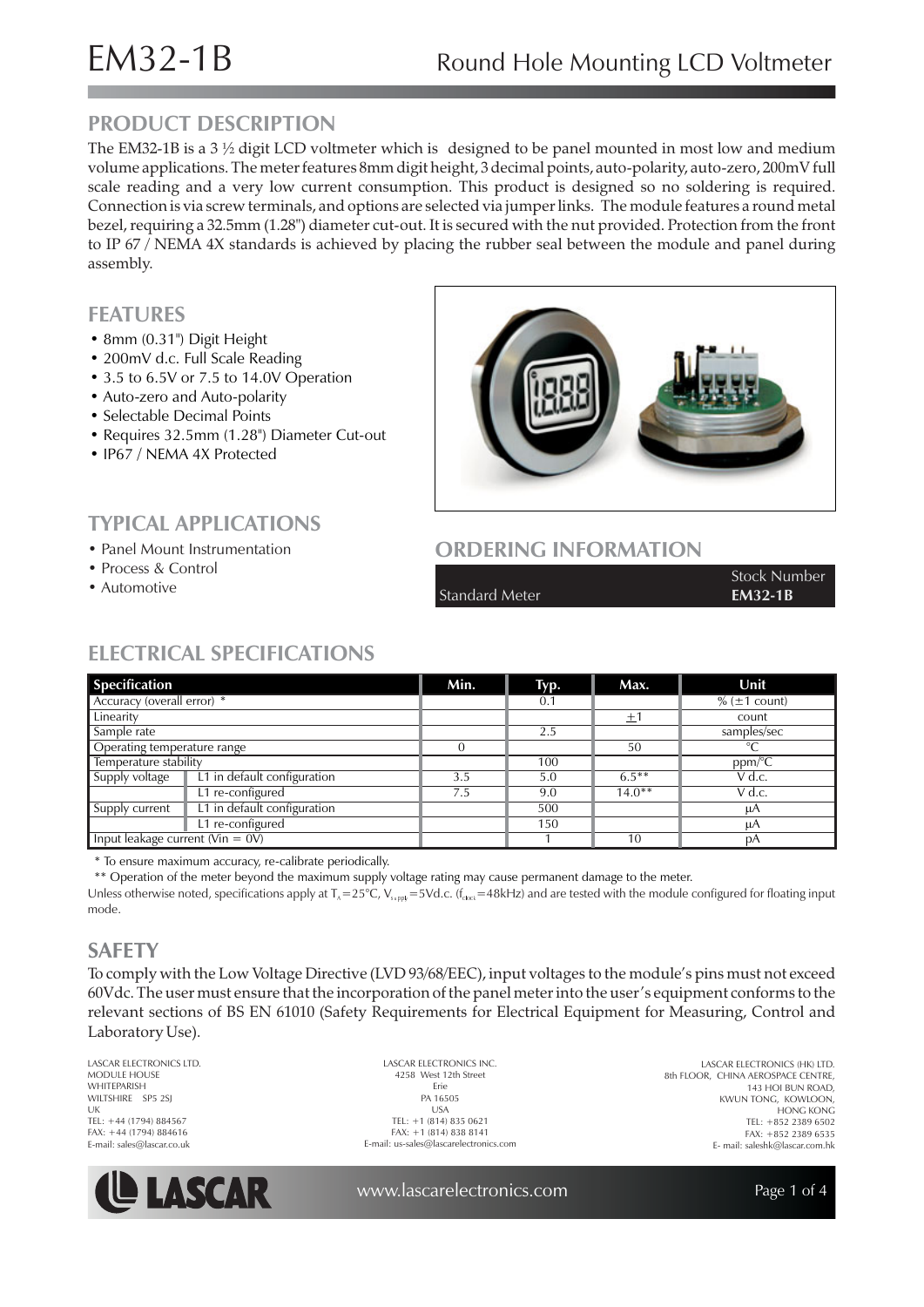**LASCAR** 



www.lascarelectronics.com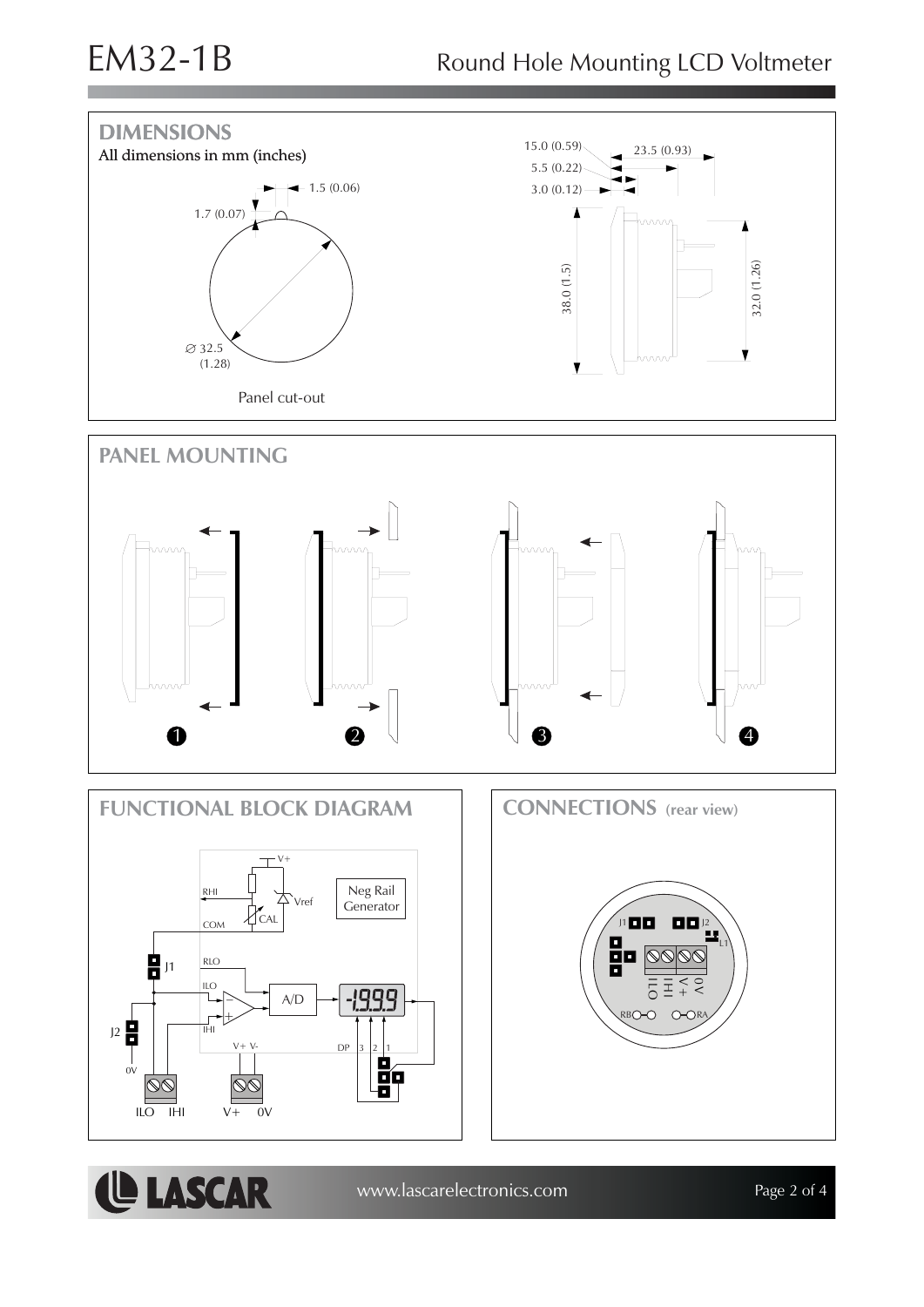

## **PIN FUNCTIONS**

- 0V Negative power supply to the meter.
- V+ Positive power supply to the meter.
- IHI Positive measuring input.
- IHI must be no closer than 1.5V to either the positive or negative supply. ILO Negative measuring input.
	- ILO must be no closer than 1.5V to either the positive or negative supply.

### **JUMPER LINKS**

- J1 Connects ILO to COM, when jumper link is fitted.
- J2 Connects ILO to 0V, when jumper link is fitted.

## **Solder LINK L1**

Solder Link L1 is used to select to power supply mode of the  $\begin{array}{ccc} \text{L1} & \text{L2} \\ \text{L3} & \text{L4} \end{array}$ EM32-1B.

With L1 in the default configuration, the module operates from a 3.5 to 6.5Vd.c. supply, and measurements can be made with respect to power supply 0V.

When L1 is re-configured, the module operates from a 7.5 to 14.0Vd.c supply. The voltage being measured must then be floating with respect to the meter's power supply.





www.lascarelectronics.com